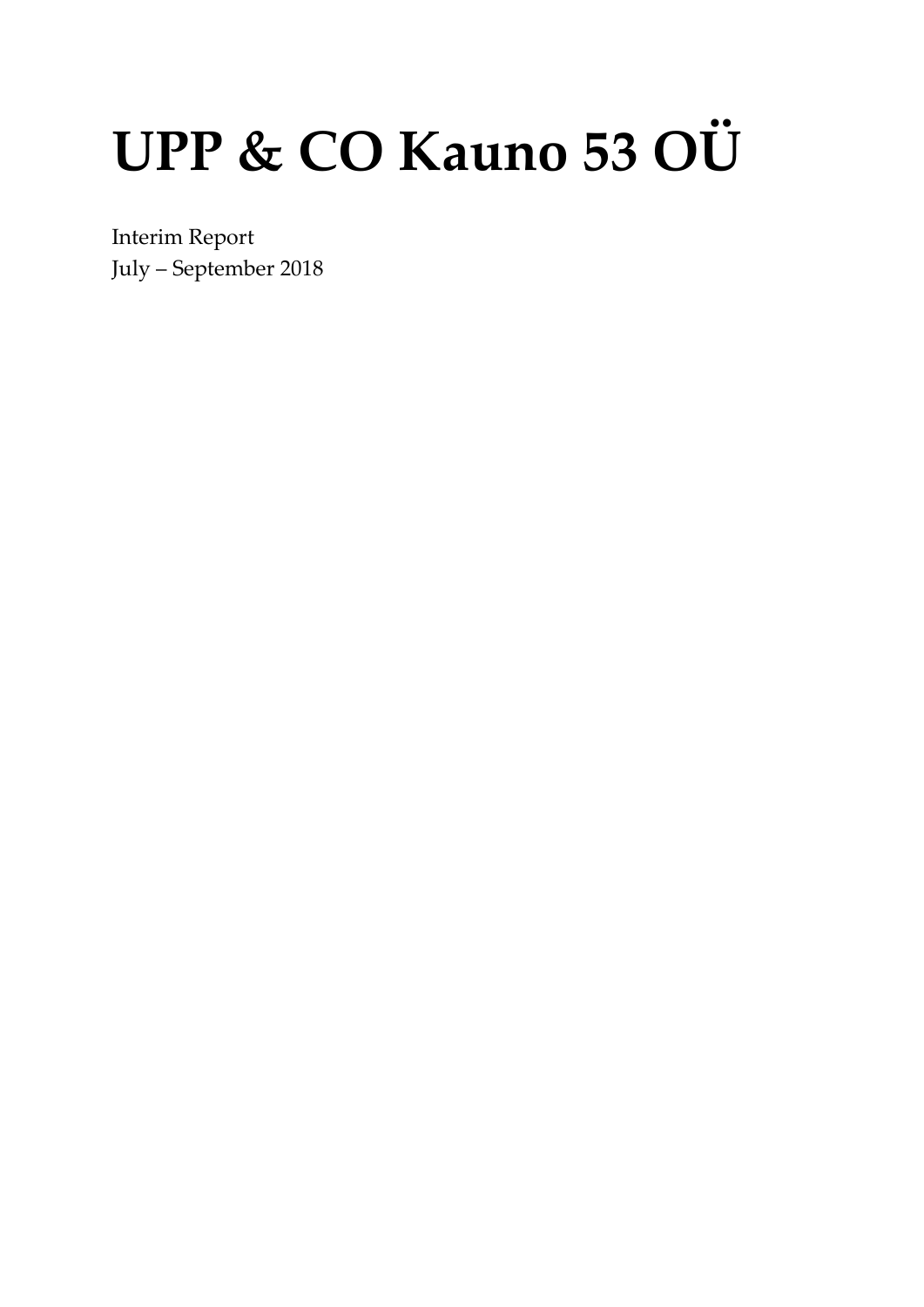## **Main Events of 3Q 2018**

#### **Changes in the corporate governance bodies of UPP & CO Kauno 53 OÜ and its subsidiary Priomalita UAB**

During the September  $13<sup>th</sup>$  shareholders and supervisory meeting of UPP & CO Kauno 53 OÜ (the Issuer), it was decided to change the board of directors and supervisory board of the Company and its subsidiary Promalita UAB.

Marko Tali, former member of the supervisory board of the Company was appointed as a new member of the board for the Company and Promalita UAB. Present board members of the Company Hallar Loogma and Kevin Soon were called back from the board. Hallar Loogma will also be called back from the board of Promalita UAB. Hallar Loogma will continue as a member of the supervisory board of the Company. On October 8<sup>th</sup> the changes in the management bodies of the Company were registered in the company register, the changes in Promalita UAB management shall commence during October.

#### **Technical audit for the warehouse**

Between  $14<sup>th</sup> - 17<sup>th</sup>$  of August, Cityservice conducted a throughout technical audit for the property. Majority of the deficiencies discovered are mechanical, meaning that they have been caused by a small impact with a truck or a forklift and are easily repairable. No major deficiencies were discovered when auditing the supportive structures, water and sewage, electrical systems and ventilation systems.

#### **Vacancy, payment behaviour and indexation**

As of 30th of September 2018, there is no vacancy in the building and all rental and utilities payments are received in time from all tenants.

#### **Quarterly interest payment**

Interest for UPP & CO Kauno 53 OÜ bonds was paid on October 17<sup>th</sup>, 2018. Interest was paid to the investors who held the notes as of October 12th, 2018.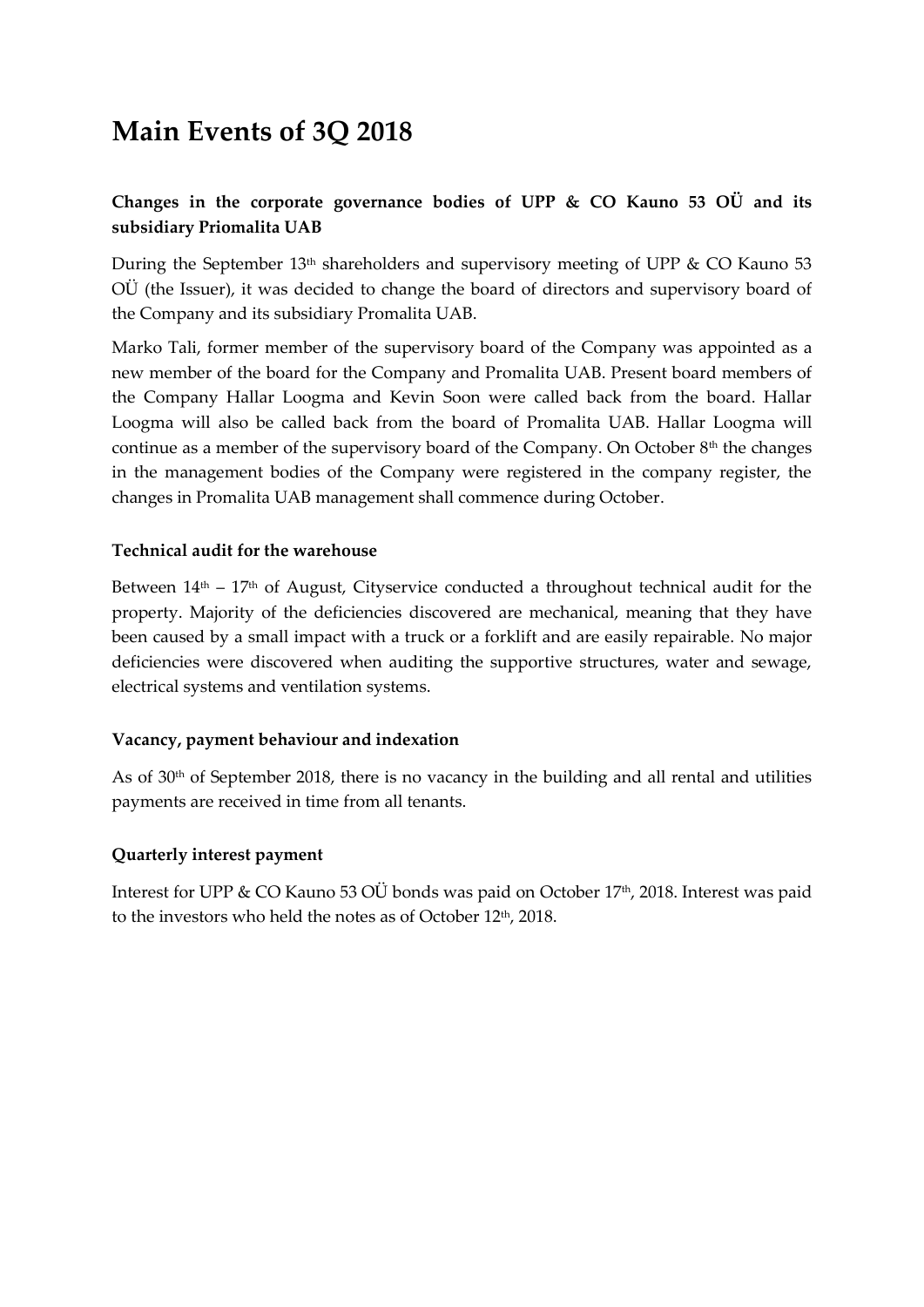## **Financial Performance (consolidated)**

#### 3Q 2018 – Net profit **EUR 122 910**

Net Sales and Net Profit

- Net Sales amounted to **EUR 309 129** in 3<sup>rd</sup> quarter
- Net Operating Income amounted to **EUR 305 482** in 3<sup>rd</sup> quarter

Expenses

- Operating expenses amounted to **EUR 7 442** in 3 rd quarter
- Interest expense on loans and bonds issued amounted to **EUR 142 074**

Interest-bearing liabilities

- Bank loan repaid in 3 rd quarter **EUR 117 000**, loan outstanding **EUR 8 546 335**
- Issued bonds outstanding **EUR 4 700 000**

#### **DSCR**

• Issuer consolidated **1.2**

### Statement of the Management Board

The financial and other additional information published in the Interim Report July – September 2018 is true and complete. Consolidated financial statements give a true and fair view of the actual financial position, results of operations and cash flows of the Company. According to the Terms and Conditions of the Note Issue, the Company confirms that during the interim report period there has been non-occurrence of an Extraordinary Early Redemption Event and according to Clause 3.4.12 of the Terms the Collateral is properly insured at all times.

Consolidated financial statements in the report for the period July – September 2018 are not audited.

Marko Tali Member of the Management Board Tallinn, 23.10.2018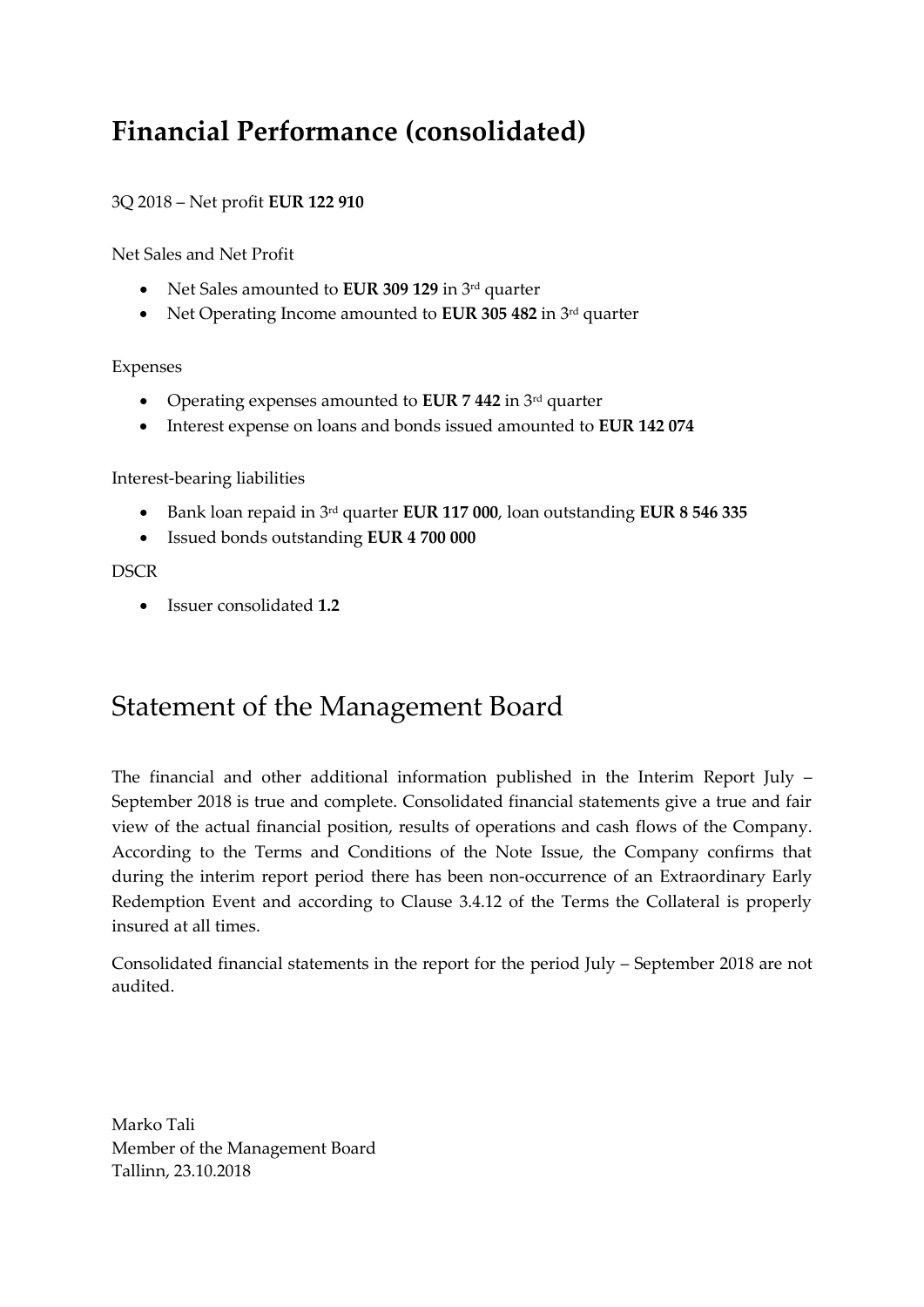## **Income Statement**

**(**the Company, "Promalita" UAB and consolidated)

| PROFIT/LOSS STATEMENT                    | <b>K53</b>   | Promalita | Cons.     | <b>YTD</b>       | Cons.     |
|------------------------------------------|--------------|-----------|-----------|------------------|-----------|
| in euros                                 |              | 100%      | 3Q2018    |                  | 2Q2018    |
|                                          |              |           |           |                  |           |
| Sales revenues                           | $\Omega$     | 309 129   | 309 129   | 927 604          | 309 129   |
| Other operating income                   | $\Omega$     | 3795      | 3795      | 6716             | 2 9 2 1   |
| Total revenues from operating activities | $\mathbf{0}$ | 312 924   | 312 924   | 934 320          | 312 050   |
|                                          |              |           |           |                  |           |
| Cost of goods sold                       | $\Omega$     | $\Omega$  | $\Omega$  | $\left( \right)$ | $\Omega$  |
| Administrative expenses                  | $-2020$      | $-1446$   | $-3466$   | $-16410$         | -4789     |
| Personnel expenses                       | 0            | $-81$     | -81       | $-957$           | $-438$    |
| Depreciation of fixed assets             | 0            | $-3895$   | $-3895$   | $-12316$         | $-3908$   |
| Total operating expenses                 | $-2020$      | $-5422$   | $-7442$   | $-29683$         | $-9135$   |
|                                          |              |           |           |                  |           |
| Profit (loss) from operating activities  | $-2020$      | 307 502   | 305 482   | 904 637          | 302 915   |
|                                          |              |           |           |                  |           |
| Financial revenues (costs)               | 6 3 6 2      | $-148436$ | $-142074$ | -430 709         | $-144966$ |
|                                          |              |           |           |                  |           |
| Net profit (loss) before taxation        | 4 3 4 2      | 159 066   | 163 408   | 473 928          | 157 949   |
| Corporate income tax                     | $\Omega$     | $-40498$  | $-40498$  | $-119940$        | $-39894$  |
| Net profit (loss) of the period          | 4 3 4 2      | 118 568   | 122 910   | 353 988          | 118 055   |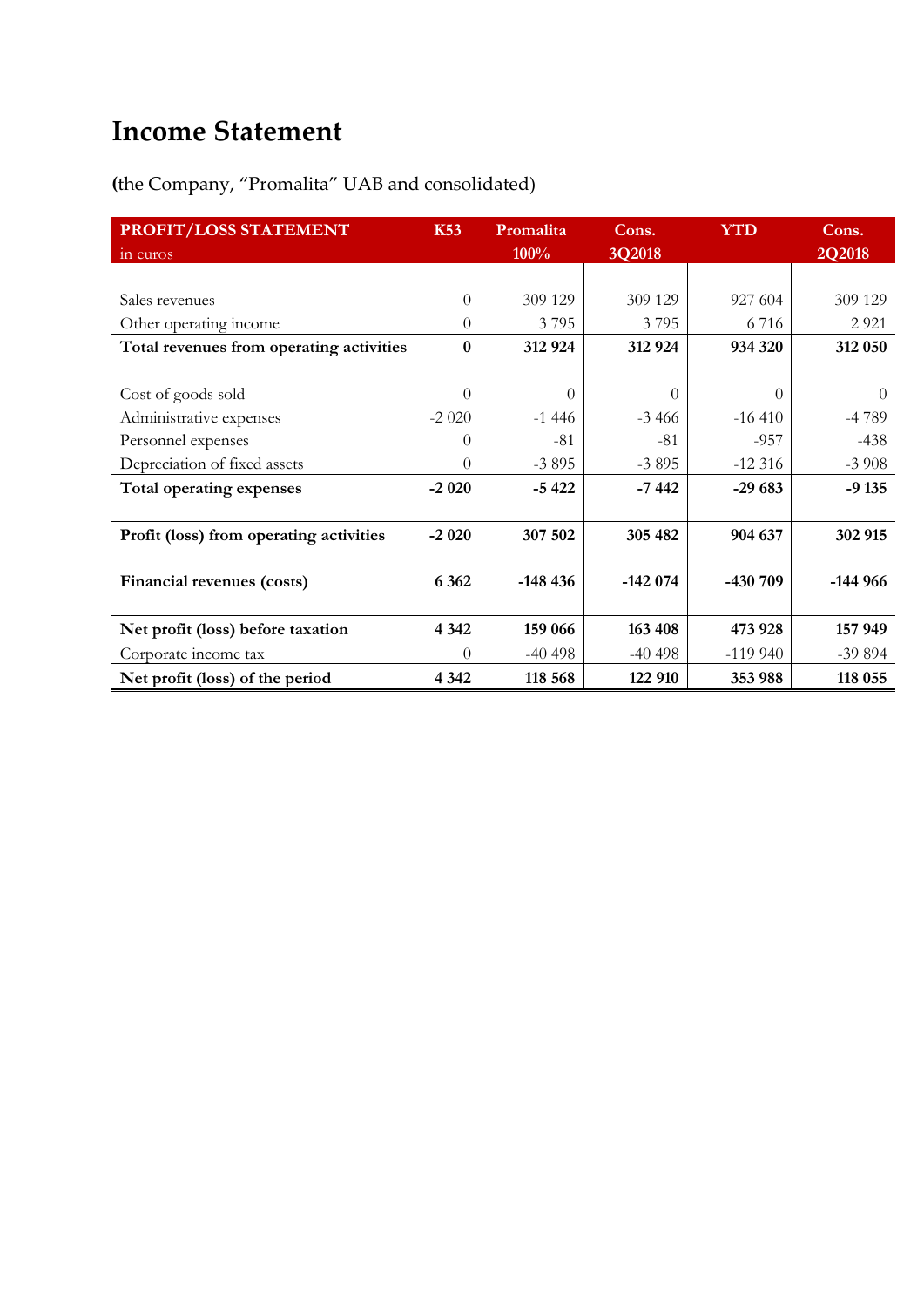# **Balance Sheets**

**(**the Company, "Promalita" UAB and consolidated)

| <b>BALANCE SHEET</b>                    | <b>K53</b>     | Promalita  | Cons.      | Cons.      |
|-----------------------------------------|----------------|------------|------------|------------|
| in euros                                |                | 100%       | 30.09.2018 | 30.06.2018 |
| <b>ASSETS</b>                           |                |            |            |            |
| <b>Current assets</b>                   |                |            |            |            |
| Cash and bank                           | 38 010         | 18731      | 56 741     | 100 748    |
| Accounts receivable and prepayments     | 36 014         | 117 471    | 117 776    | 14 797     |
| Stock                                   | $\theta$       | 0          | $\theta$   | $\theta$   |
| Total current assets                    | 74 024         | 136 202    | 174 517    | 115 545    |
| Non-current assets                      |                |            |            |            |
| Long-term financial investments         | 3 200          | $\theta$   | $\theta$   | $\theta$   |
| Log-term loans                          | 5 460 850      | 0          | 0          | $\Omega$   |
| Real Estate investments                 | $\theta$       | 15 350 000 | 15 350 000 | 15 350 000 |
| Fixed assets                            | $\overline{0}$ | 25 9 95    | 25 9 95    | 29 888     |
| Goodwill                                | $\theta$       | 1 280 818  | 1 280 818  | 1 280 818  |
| Total non-current assets                | 5 464 050      | 16 656 813 | 16 656 813 | 16 660 706 |
| <b>TOTAL ASSETS</b>                     | 5 538 074      | 16 793 015 | 16 831 330 | 16 776 251 |
|                                         |                |            |            |            |
| <b>LIABILITIES AND EQUITY</b>           |                |            |            |            |
| <b>Current liabilities</b>              |                |            |            |            |
| Short-term loans                        | $\overline{0}$ | 115 000    | 115 000    | 230 000    |
| Accounts payables and other settlements | 79 849         | 78 581     | 122 483    | 115 812    |
| <b>Total current liabilties</b>         | 79 849         | 193 581    | 237 483    | 345 812    |
| Non-current liabilities                 |                |            |            |            |
| Long-term bank loan                     | $\theta$       | 8 433 333  | 8 433 333  | 8 433 333  |
| Long-term bonds                         | 4 700 000      | $\Omega$   | 4 700 000  | 4 700 000  |
| Long-term shareholder's loan            | 736 350        | 5 460 850  | 736 350    | 736 350    |
| Long-term provisions                    | 0              | 2 131 689  | 2 131 689  | 2 091 191  |
| Total non-current liabilities           | 5 436 350      | 16 025 872 | 16 001 372 | 15 960 874 |
| <b>TOTAL LIABILITIES</b>                | 5 516 199      | 16 219 453 | 16 238 855 | 16 306 686 |
|                                         |                |            |            |            |
| <b>EQUITY</b>                           |                |            |            |            |
| Share capital                           | 2 500          | 2 500      | 2 500      | 2 500      |
| Retained earning                        | 19 375         | 571 062    | 589 975    | 467 065    |
| Retained earning from previous periods  | 9 5 27         | 224 660    | 235 987    | 235 987    |
| Retained earnings from current period   | 9848           | 346 402    | 353 988    | 231 078    |
| <b>TOTAL EQUITY</b>                     | 21875          | 573 562    | 592 475    | 469 565    |
| <b>TOTAL LIABILITIES AND EQUITY</b>     | 5 538 074      | 16 793 015 | 16 831 330 | 16 776 251 |